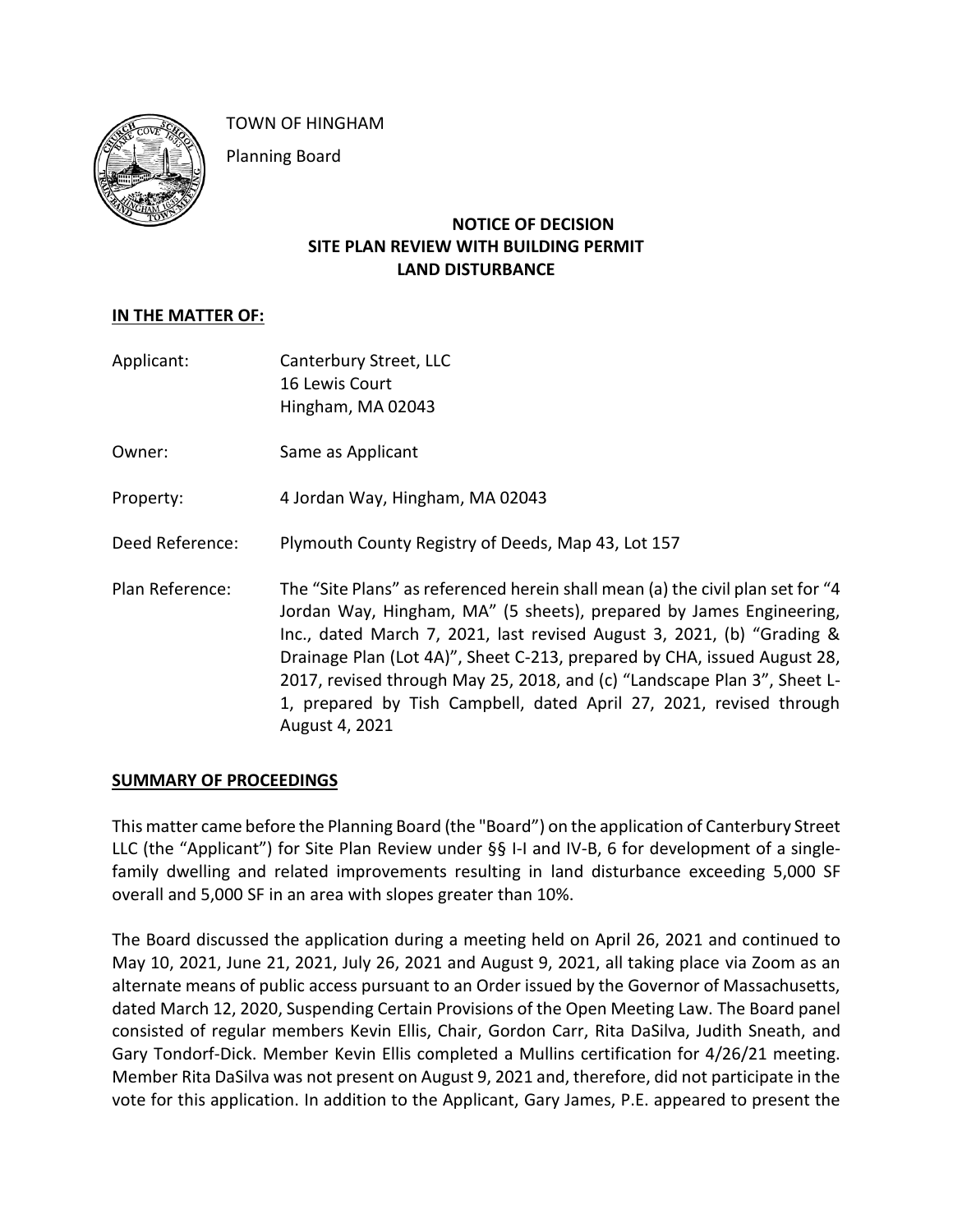Hingham Planning Board – Site Plan Review 4 Jordan Way Page 2 of 5

application to the Board. The Board was assisted in its review by peer reviewer John Chessia, P.E., of Chessia Consulting LLC and Town real estate counsel, Susan Murphy. At the conclusion of the hearing, the Board members present at the meeting voted unanimously to grant Site Plan Approval with conditions as set forth below.

## **BACKGROUND**

Jordan Way was previously approved as a Definitive Subdivision. The proposed project for Lot 4 (4 Jordan Way) will develop a new residential house on a previously approved subdivision lot and will result in an overall disturbance of 37,174 SF of land, including 5,000 SF of disturbance in areas with grades of more than 10%. Such disturbance triggered a requirement for Site Plan Review under Section IV-B.6 of the Zoning Bylaw.

### **FINDINGS**

Based on the information submitted and presented during the hearing, and the deliberations and discussions of the Board during the meeting, the Board made the following findings in accordance with the Special Permit Approval Criteria under § I-I, 6. of the By-Law:

# *a. Protection of abutting properties against detrimental uses by provision for surface water drainage, fire hydrant locations, sound and site buffers, and preservation of views, light and air, and protection of abutting properties from negative impacts from artificial outdoor site lighting;*

Adjoining lots will not be affected by surface water from the lot as the drainage is designed in accordance with the original subdivision design. Due to the tree coverage existing and to be added to the lot, site lighting should not adversely affect abutters.

*b. Convenience and safety of vehicular and pedestrian movement within the site and on adjacent streets; the location of driveway openings in relation to traffic or to adjacent streets, taking account of grades, sight distances and distances between such driveway entrances, exits and the nearest existing street or highway intersections; sufficiency of access for service, utility and emergency vehicles;*

The application is triggered by land disturbance. The proposed single-family dwelling is located in within an approved subdivision and therefore the driveway is located on the approved subdivision way. There are issues related to the location of the driveway on the lot which are addressed by this approval, but those issues do not affect the safety of the driveway in relation to the subdivision road.

# *c. Adequacy of the arrangement of parking, loading spaces and traffic patterns in relation to the proposed uses of the premises; compliance with the off-street parking requirements of this By-Law;*

The proposed dwelling includes a garage accessed via a driveway from Jordan Way. There is sufficient parking available on the site for a single-family use.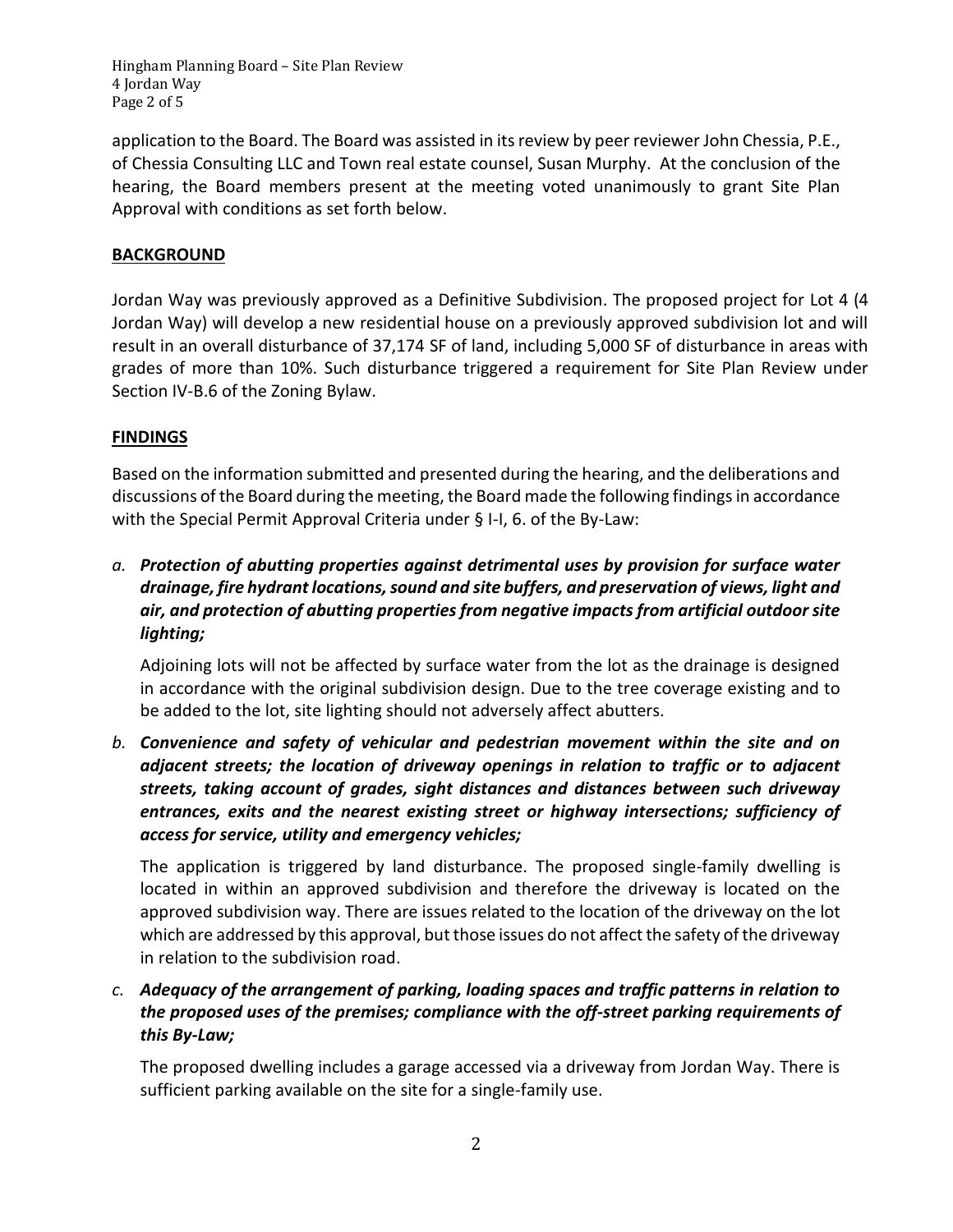Hingham Planning Board – Site Plan Review 4 Jordan Way Page 3 of 5

## *d. Adequacy of open space and setbacks, including adequacy of landscaping of such areas;*

While pre-existing trees exist on the lot, the Board's peer review engineer, John Chessia, noted that there has been disturbance of the Tree Preservation Area shown on the approved subdivision plan. Demarcation of the Tree Preservation Area, including additional boulders in addition to those required under the subdivision approval, and new plantings are provided for to address these conditions.

*e. Adequacy of the methods of disposal of refuse and other wastes during construction and resulting from the uses permitted on the site including, but not limited to, discarded building materials, concrete truck wash out, chemicals, litter and sanitary wastes; provided, that discharge of refuse or other wastes into the municipal storm water system shall be expressly prohibited;*

Management of soil tracked from the site and control of dust will be a required condition of this approval.

*f. Prevention or mitigation of adverse impacts on the Town's resources, including, without limitation, water supply, wastewater facilities, energy and public works and public safety resources;*

The proposed residential use can be sufficiently addressed through the Town's water supply. The proposed septic system is subject to approval by the Board of Health.

*g. Assurance of positive storm water drainage and snow-melt run-off from buildings, driveways and from all parking and loading areas on the site, and prevention of erosion, sedimentation and storm water pollution and management problems through site design and erosion controls in accordance with the most current versions of the Massachusetts Department of Environmental Protection's Storm water Management Policy and Standards including the Massachusetts Storm water Handbook, the Massachusetts Erosion and Sediment Control Guidelines and, if applicable, additional requirements under the Town of Hingham MS4 Permit for projects that disturb more than one acre and discharge to the Town's municipal storm water;*

The basic stormwater design was reviewed during the subdivision review process and, based on Mr. Chessia's review, the design for this site is consistent with the subdivision design previously approved.

*h. Assurance that appropriate Best Management Practices have been incorporated to minimize the amount of disturbed areas and protect natural resources, stabilize sites when projects are complete or operations have temporarily ceased, protect slopes on the construction site, protect storm drain inlets and armor all newly constructed outlets, install perimeter controls at the site, stabilize construction site entrances and exits to prevent offsite tracking of material, and to provide for regular inspection of storm water controls at consistent intervals;*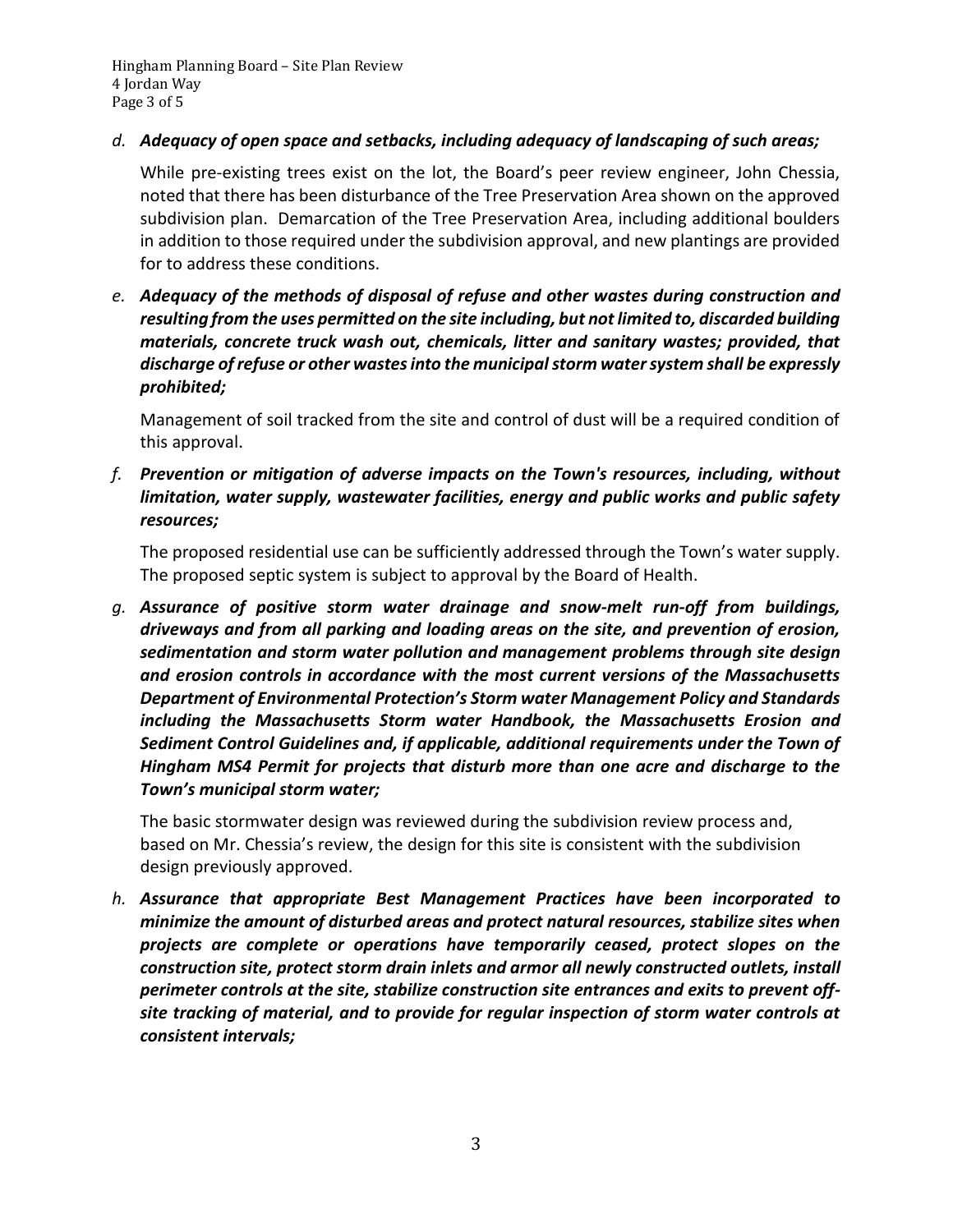Hingham Planning Board – Site Plan Review 4 Jordan Way Page 4 of 5

Based on Mr. Chessia's review, the site is predominantly ledge which is unsuitable for infiltration. The applicant proposed a subsurface roof drain system which is intended to achieve the maximum feasible infiltration.

*i. Protection of natural and historic features including minimizing: the volume of cut and fill, the number of removed trees of 6 inches caliper or larger, the removal of stone walls, and the obstruction of scenic views from publicly accessible locations;*

The Tree Preservation Area required on the lot pursuant to the subdivision plans and approval has been altered without the Planning Board's approval of a subdivision modification. The revised site plan and landscape plan show the reestablishment of the boundary of the Tree Preservation Area by the addition of more boulders along the boundary and planting of replacement trees.

*J. Minimizing unreasonable departure from the character and scale of buildings in the vicinity or as previously existing on or approved for the site;*

The footprint of the single-family dwelling is consistent with others in the subdivision.

## **DECISION**

Upon a motion made by Kevin Ellis and seconded by Gary Tondorf-Dick, the Board voted 4-0 to grant the application of Canterbury, LLC for site plan approval pursuant to Section I-I and Section IV-B.6 of the Zoning By-Law for the property located 4 Jordan Way, as shown on the Site Plans, in accordance with the findings and subject to the following conditions:

- 1. Prior to commencement of any work on the lot, the applicant shall revise the Site Plans as follows:
	- (a) The Civil Set and the Landscape Plan shall be revised to clearly note that the two pin oaks to be planted to the northwest of the house (on either side of the Norway Spruce plantings) are to be planted inside of the Tree Preservation Area.
- 2. Prior to commencement of construction on the site, an Illicit Discharge Certification Statement must be provided.
- 3. Prior to issuance of a building permit, the applicant shall place the boulders shown on the Site Plan along the Tree Preservation Area boundary and such boulders shall be maintained in such locations.
- 4. Standard Conditions
	- (a) Pre-Construction Meeting. Prior to any construction on the site, the applicant shall schedule a pre-construction review meeting with inspection of the erosion control installation and marked limits of clearing. Any existing erosion controls within the existing Tree Preservation Area shall be relocated or replaced with a new sock boundary at the boundary of the Tree Preservation Area.